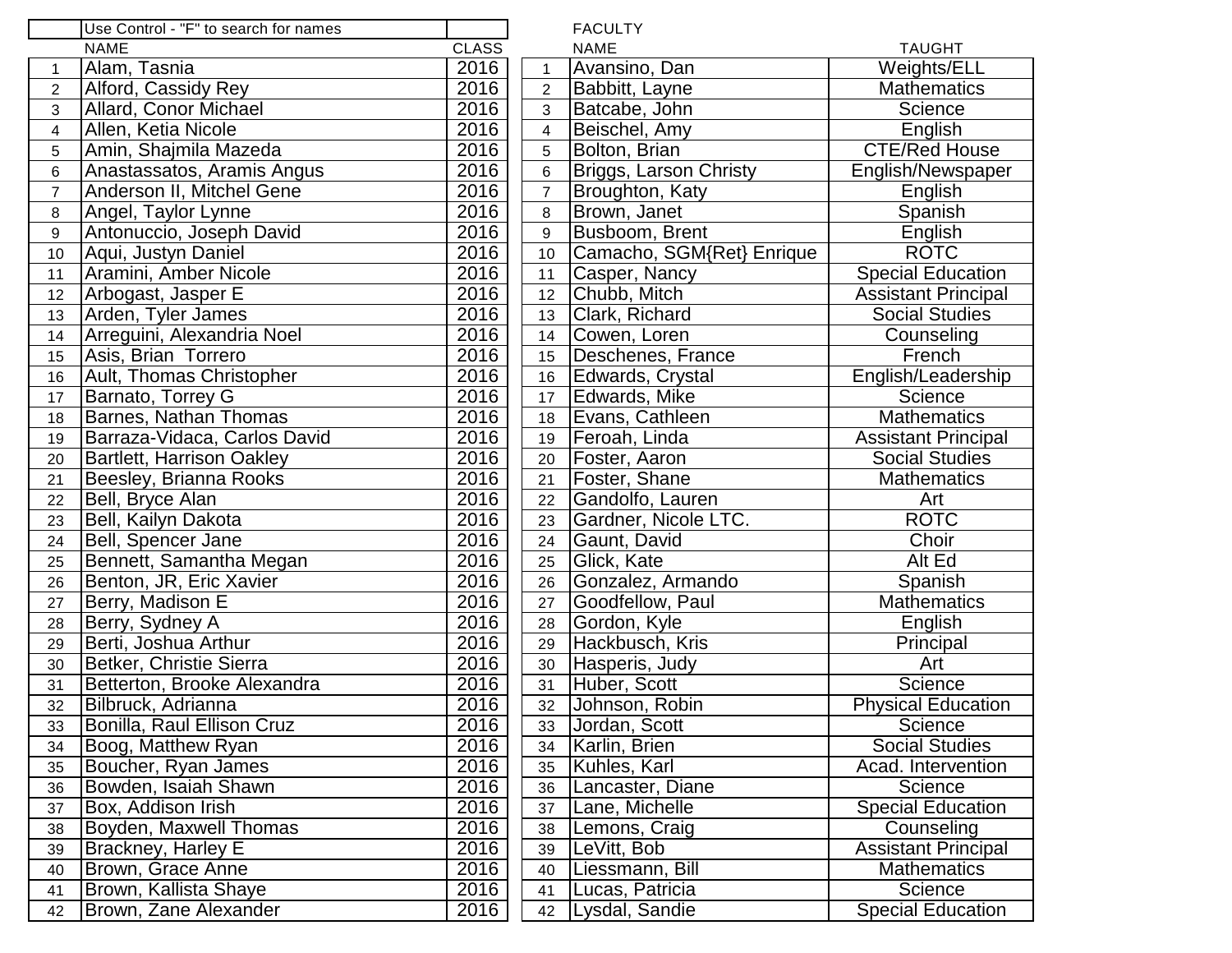| 43 | Bugica, Morgan Alise            | 2016 | 43 | Mangan, Kathleen     | Special Education           |
|----|---------------------------------|------|----|----------------------|-----------------------------|
| 44 | Burcham, Karla Beth             | 2016 | 44 | Marin, Sue           | <b>Physical Education</b>   |
| 45 | Burghard, Erin Kayla Victoria   | 2016 | 45 | Mattick, Jason       | <b>Mathematics</b>          |
| 46 | Butler, Jack Robert             | 2016 | 46 | Mazzo, Gabriel       | <b>Special Education</b>    |
| 47 | <b>Butler, Julia Marie</b>      | 2016 | 47 | McCart, Christopher  | <b>Social Studies</b>       |
| 48 | Buxton, Jordan Lou              | 2016 | 48 | McClellan, Brad      | English                     |
| 49 | Cameron, Miles Scott            | 2016 | 49 | McKillip, Theresa    | English                     |
| 50 | Campbell, Kannon Noble          | 2016 | 50 | Meinert, Michael     | Science                     |
| 51 | Cano, Sydney M                  | 2016 | 51 | Mileo, Rebekah       | English/Psych               |
| 52 | Caro-Abrego, Izayah Rafael      | 2016 | 52 | Moberg, Laura        | <b>Social Studies</b>       |
| 53 | Carsen-Burge, Samantha N        | 2016 | 53 | Moore, Molly         | Art                         |
| 54 | Carter, Misty Marie             | 2016 | 54 | Mortara, Christopher | <b>Mathematics</b>          |
| 55 | Cartlidge, Bryce A              | 2016 | 55 | Musni, Craig         | <b>CTE/Red House</b>        |
| 56 | Cartlidge, Ian B                | 2016 | 56 | Naughton, Brad       | <b>Mathematics</b>          |
| 57 | Casey, Emerson C                | 2016 | 57 | Neace, Hannah        | Drama                       |
| 58 | Castellanos-Rojas, Lilia        | 2016 | 58 | Ochs, Matthew        | <b>Social Studies</b>       |
| 59 | Castillo, Joseph Christian      | 2016 | 59 | Pace, Jim            | thletic Director/Soc. Stud. |
| 60 | Castleman, Rilley Miana Lynn    | 2016 | 60 | Pavilionis, Phil     | ealth Science/Sports Med    |
| 61 | Challapalli, Ariyani            | 2016 | 61 | Peel, Amy            | Science                     |
| 62 | Champagne, Madeline Sachiko     | 2016 | 62 | Porter, Valerie      | Science                     |
| 63 | Chew, Rachel Anne               | 2016 | 63 | Potter, Mike         | <b>Mathematics</b>          |
| 64 | Childs, Alisa Angeline          | 2016 | 64 | Powers, Keri         | <b>Mathematics</b>          |
| 65 | Chowdhury, Almas Hossain        | 2016 | 65 | Quinlan, Diana       | <b>CTE/Red House</b>        |
| 66 | Chumpol, James J                | 2016 | 66 | Ramsey, Marie        | English                     |
| 67 | Clanton, Zackery W              | 2016 | 67 | Rodriguez, Sue       | Counselor                   |
| 68 | Clark, Gabrielle Rose           | 2016 | 68 | Ronan, David         | Science                     |
| 69 | Clark, Katarina Marie           | 2016 | 69 | Ross, David          | <b>Social Studies</b>       |
| 70 | Clay, Charles Montgomery        | 2016 | 70 | Schott, Danny        | <b>Special Education</b>    |
| 71 | Cloninger, Marco Antonio Ortiz  | 2016 | 71 | Schouweiler, Peter   | <b>Social Studies</b>       |
| 72 | Cogliano, Leonardo Julius       | 2016 | 72 | Scichilone, Traci    | <b>CTE/Red House</b>        |
| 73 | Coleman, Logan C                | 2016 | 73 | Sellers, Joe         | <b>PE/Weights</b>           |
| 74 | Coleman, Rebecca Grace          | 2016 | 74 | Shoolroy, Aaron      | Science                     |
| 75 | Collins, Chad                   | 2016 | 75 | Shoolroy, Theresa    | Counselor                   |
| 76 | Conboy, James Kemper            | 2016 | 76 | Spalka, Monica       | Health                      |
| 77 | Condon, Emma Marie              | 2016 | 77 | Stone, Jamie         | English                     |
| 78 | Cook, Cosette J                 | 2016 | 78 | Stone, Rob           | English                     |
| 79 | Cooney, Ella Paige              | 2016 | 79 | Tau, Lee MSG         | <b>ROTC</b>                 |
| 80 | Cooney, Grace Christian         | 2016 | 80 | Tomac, Jeff          | Counseling                  |
| 81 | Cordell, Kelton Allen           | 2016 | 81 | Vanderpool, Jennifer | Spanish                     |
| 82 | Coronado, Francis Diane         | 2016 | 82 | Waddell, C.J.        | Dean                        |
| 83 | Corrado, Marcella Sue           | 2016 | 83 | Walsh, Liz           | English/Yearbook            |
| 84 | Cotter, Ian Miles               | 2016 | 84 | Whiteley, Barbara    | Library                     |
| 85 | Cournoyer-Rowland, Kaiberly Ann | 2016 | 85 | Willis, Gerry        | Orchestra                   |
| 86 | Cox, Devyn Daniel               | 2016 | 86 | Wood, Tim            | <b>Band</b>                 |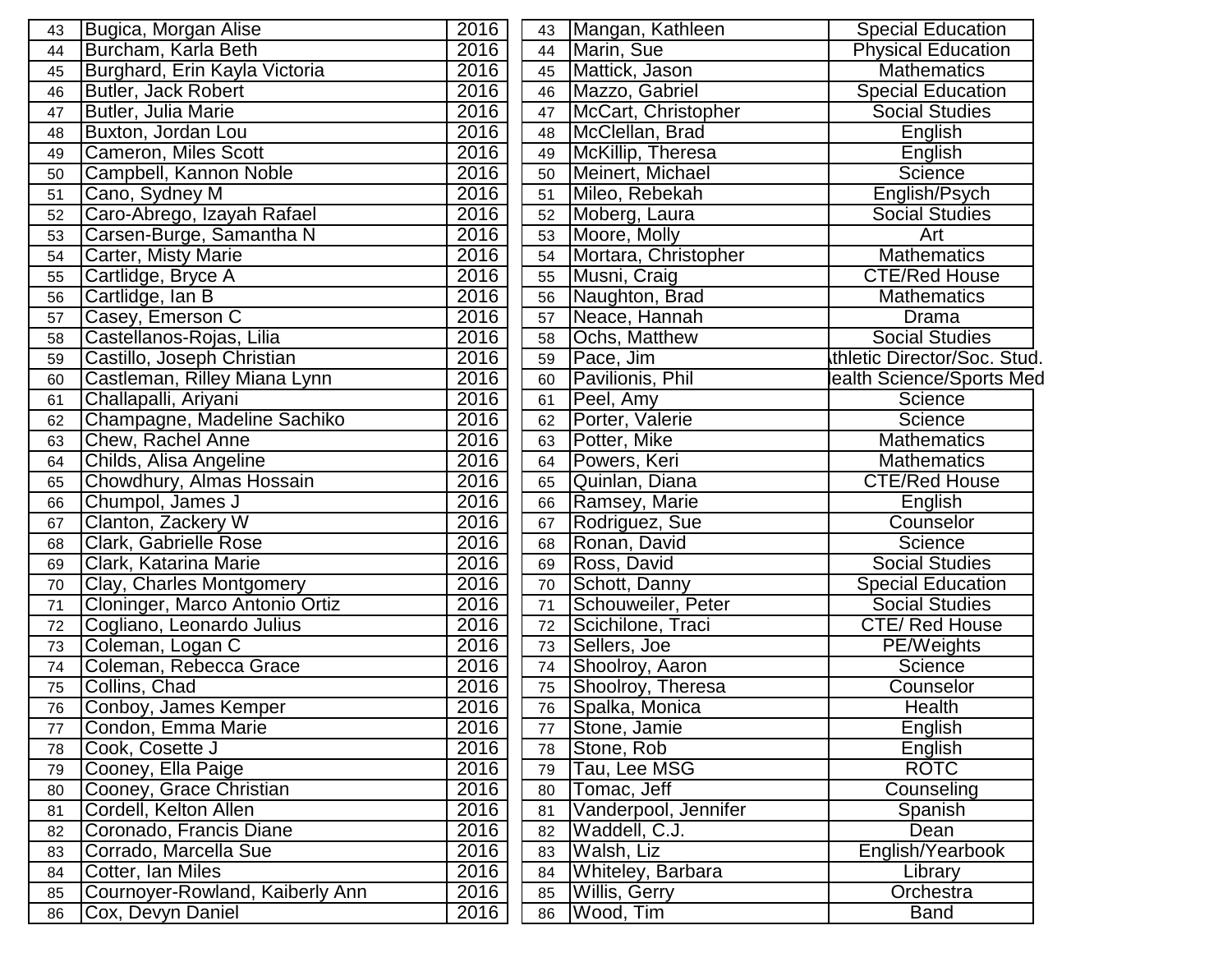| 87  | Cox, Kendall Sierra           | 2016 | Woodford, Flori<br>87        | CLS                |
|-----|-------------------------------|------|------------------------------|--------------------|
| 88  | Crom, Colten Christopher      | 2016 | <b>Worrall</b> , Laura<br>88 | <b>Mathematics</b> |
| 89  | Cross, Miranda Karen          | 2016 | Worthen, Bryon<br>89         | <b>Mathematics</b> |
| 90  | Crum, Sean Michael            | 2016 |                              |                    |
| 91  | Cruz, Myron Jefferson DS      | 2016 |                              |                    |
| 92  | Dabal, Holly Helen            | 2016 |                              |                    |
| 93  | Dahan, Joel Gabriel           | 2016 |                              |                    |
| 94  | Damke, Jennifer Katrina       | 2016 |                              |                    |
| 95  | Daugherty, Cameron Major      | 2016 |                              |                    |
| 96  | Davison, Gabriel Demajeo      | 2016 |                              |                    |
| 97  | De La Rosa, Irene Lillyana    | 2016 |                              |                    |
| 98  | De La Rosa, Lorena Jasaline   | 2016 |                              |                    |
| 99  | De Los Santos, Jacob Ryan     | 2016 |                              |                    |
| 100 | Delgado, Oscar Esparza        | 2016 |                              |                    |
| 101 | Devia, Rafael B               | 2016 |                              |                    |
| 102 | Dreher, Ashlee M              | 2016 |                              |                    |
| 103 | Dreiling, Reagan Jayne        | 2016 |                              |                    |
| 104 | Driscoll, Dominic D           | 2016 |                              |                    |
| 105 | Duke, Ian Nicholas Robert     | 2016 |                              |                    |
| 106 | Dunlap, Zoe Hannah            | 2016 |                              |                    |
|     | 107   Dunn, Emily Louise      | 2016 |                              |                    |
|     | 108   Duron, Julie Kiahbet    | 2016 |                              |                    |
|     | 109 Eisele, Morgan A          | 2016 |                              |                    |
|     | 110 Eisenberg, John Zaudy     | 2016 |                              |                    |
| 111 | <b>Elizabeth Rea Leahey</b>   | 2016 |                              |                    |
|     | 112   Eriksen, Brooke Zoe     | 2016 |                              |                    |
| 113 | Etem, Gabrielle Jensen        | 2016 |                              |                    |
|     | 114   Evans, Anna Yuyu Cohen  | 2016 |                              |                    |
|     | 115 Faulstich, Ajay N         | 2016 |                              |                    |
|     | 116   Fernandez, Maria Elena  | 2016 |                              |                    |
|     | 117 Filimone JR,, F Tuavao    | 2016 |                              |                    |
|     | 118 Finau, Paula Taufatoutai  | 2016 |                              |                    |
| 119 | Fiore, Darius Emanuel         | 2016 |                              |                    |
|     | 120 Flangas, Nicole Marie     | 2016 |                              |                    |
| 121 | <b>Flynn, Hannah Nicole</b>   | 2016 |                              |                    |
| 122 | <b>Foster, Brandon Reece</b>  | 2016 |                              |                    |
| 123 | <b>Foulk, Connor James</b>    | 2016 |                              |                    |
| 124 | Fralick, Julia Kathleen       | 2016 |                              |                    |
| 125 | Fralick, Michael Jacob        | 2016 |                              |                    |
| 126 | <b>Franke, Courtney Marie</b> | 2016 |                              |                    |
| 127 | Franklin, Tobiah James        | 2016 |                              |                    |
| 128 | <b>Fuchs, Daniel Isaac</b>    | 2016 |                              |                    |
| 129 | <b>Fuchs, Jessica Rose</b>    | 2016 |                              |                    |
| 130 | Garduno, Fabian Raul          | 2016 |                              |                    |

| 87 Woodford, Flori  | <b>CLS</b>         |
|---------------------|--------------------|
| 88   Worrall, Laura | <b>Mathematics</b> |
| 89 Worthen, Bryon   | <b>Mathematics</b> |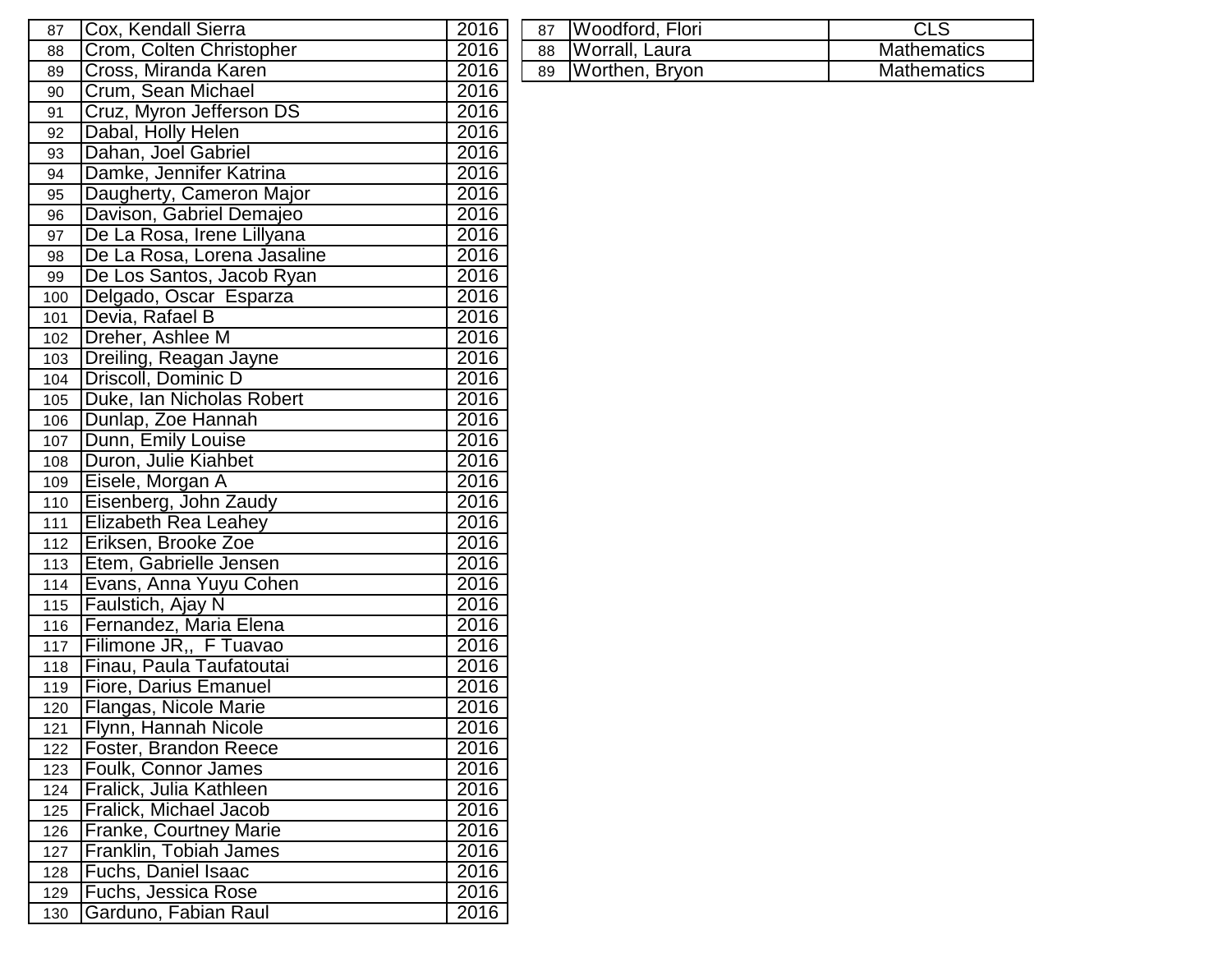| 131 | Gazzola, Luca S                   | 2016 |
|-----|-----------------------------------|------|
| 132 | <b>Gesit, Miraf Birhane</b>       | 2016 |
| 133 | Giannini, Gabriel Vasco           | 2016 |
| 134 | Gonzales, Michael Dustin          | 2016 |
| 135 | Gonzalez Vazquez, Jorge Luis      | 2016 |
| 136 | Goodfellow, Danielle Marie        | 2016 |
| 137 | Goraya, Karn S                    | 2016 |
| 138 | Goyette, Isaac Nicholas           | 2016 |
| 139 | <b>Grable, Emily Drew</b>         | 2016 |
| 140 | Gregory, Garrison Austin          | 2016 |
| 141 | Greiner, Jacob Joseph             | 2016 |
| 142 | Griffin, Jacob Malcolm            | 2016 |
| 143 | Gunter, Kaley Morgan              | 2016 |
| 144 | Guzman, Rachel Maria              | 2016 |
| 145 | Haag, Richard Ryder               | 2016 |
| 146 | Hahn, Aubrey G                    | 2016 |
| 147 | Hamada, Nikki Danielle            | 2016 |
| 148 | Hamlin, Julia Marcia              | 2016 |
| 149 | Hand, Karly Nina                  | 2016 |
| 150 | Hanson, Jennifer Elaine           | 2016 |
| 151 | Harper, Ryan Nicholas             | 2016 |
| 152 | Hart, Dylan                       | 2016 |
| 153 | Hazelbaker, Hannah Jane           | 2016 |
| 154 | <b>Heathman, Jeffrey Dee</b>      | 2016 |
| 155 | Hernandez Garcia, Cristopher C    | 2016 |
| 156 | Hernandez, Aranza Guadalupe       | 2016 |
| 157 | Hernandez, Hugo Orozco            | 2016 |
| 158 | Hess, Harrison Dolan              | 2016 |
| 159 | Heydon, Michael J                 | 2016 |
| 160 | Hicks, Brecken Robert             | 2016 |
| 161 | <b>Hicks, Ryley Kamille</b>       | 2016 |
| 162 | Higginbotham, Tatum Danielle      | 2016 |
| 163 | Hill, Angela Marie                | 2016 |
| 164 | Hinkey, Daranda Dae               | 2016 |
| 165 | Hiss, Dominique Renee             | 2016 |
| 166 | Hoberg, Jacob Ryan                | 2016 |
| 167 | Hofmeister Sasse, Alexandra Linda | 2016 |
| 168 | Hokanson, Roger Allen             | 2016 |
| 169 | Hoover, Kabriel                   | 2016 |
| 170 | Hossain, Mir Rifat                | 2016 |
| 171 | Huang, Michael C                  | 2016 |
| 172 | Hunter, Brandon Kealii-Vilivili   | 2016 |
| 173 | Hutchens, Carmen Noelle           | 2016 |
| 174 | Jandreau, Chloe E                 | 2016 |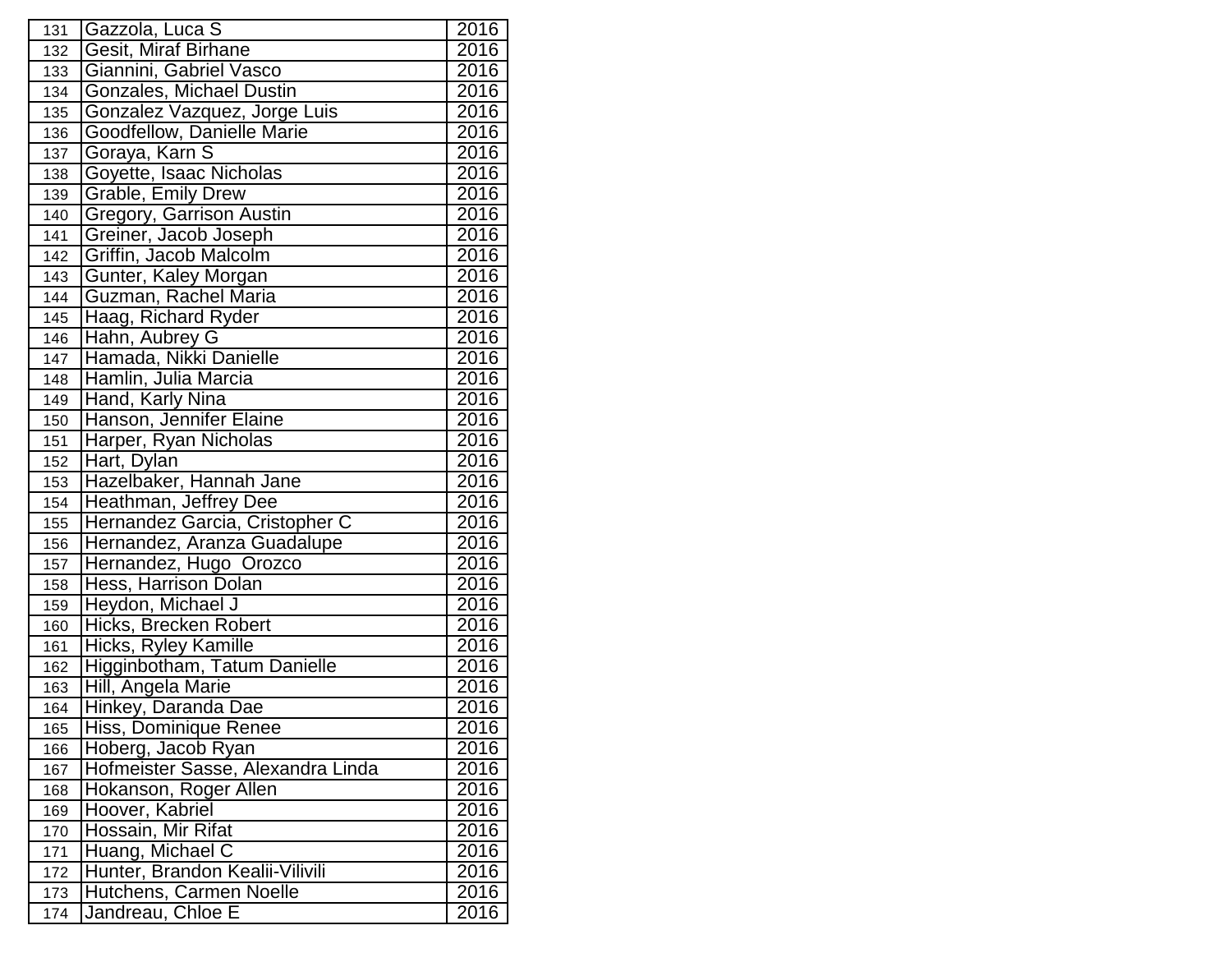| 175 | Jensen, Annika Raine          | 2016              |
|-----|-------------------------------|-------------------|
| 176 | Jensen, Kaelynn K             | 2016              |
| 177 | Jiang, Emily                  | 2016              |
| 178 | Jimenez, Daniel Alexis        | 2016              |
| 179 | Jimenez-Lopez, Karina         | 2016              |
| 180 | Jong, Kalikiano               | 2016              |
| 181 | Jory, Nicholas Wheeler        | 2016              |
| 182 | Kalisiak, Anthony Thomas      | 2016              |
| 183 | Kane, Kelly Grace             | 2016              |
| 184 | Keller, Isabella Nina         | 2016              |
| 185 | Kelly, Conner J               | 2016              |
| 186 | Kent, Leanne N                | 2016              |
| 187 | Kernodle, Preston Scott       | 2016              |
| 188 | Kilgore, Destiny J            | 2016              |
| 189 | Kim, Erica Y                  | 2016              |
| 190 | Kirwan, William James         | 2016              |
| 191 | Klund, Nicholas Joseph        | 2016              |
| 192 | Knedgen, Carter Wendell       | 2016              |
| 193 | Koci, Roger M                 | 2016              |
| 194 | Kreutzian, Madeline June      | 2016              |
| 195 | Kruper, Kathryn Angela        | 2016              |
| 196 | Kyle, David Thayer            | 2016              |
| 197 | LaBranch, Beau Valentine      | 2016              |
| 198 | Lacher, Brody Dean            | 2016              |
| 199 | Lammel, Loren Renae           | 2016              |
| 200 | Lamothe, Kristen Elizabeth    | 2016              |
| 201 | Lapiana, Shannalee Jarantilla | 2016              |
| 202 | Lavallee, Justin Gerard       | 2016              |
| 203 | Le, Lan Mai                   | 2016              |
| 204 | Leahey, Elizabeth Rea         | 2016              |
| 205 | Lee, Frank H                  | 2016              |
| 206 | Lee, Gyung Min                | 2016              |
| 207 | Lee, Kalsey Jungin            | 2016              |
| 208 | Lee, Kentaro William          | 2016              |
| 209 | Leonard, Sean Robert          | 2016              |
| 210 | Lewis, Joseph Richard         | 2016              |
| 211 | Liessmann, Kyra Marie         | $\overline{20}16$ |
| 212 | Lipparelli, Anna Irene Walsh  | 2016              |
| 213 | Little, Kandice Nicole        | 2016              |
| 214 | Liu, Jason Chen               | 2016              |
| 215 | Livingston, Trevor Justin     | 2016              |
| 216 | Lockwood, Hunter E            | 2016              |
| 217 | Long, Logan John              | 2016              |
| 218 | Lopez, Courtney Ellen         | 2016              |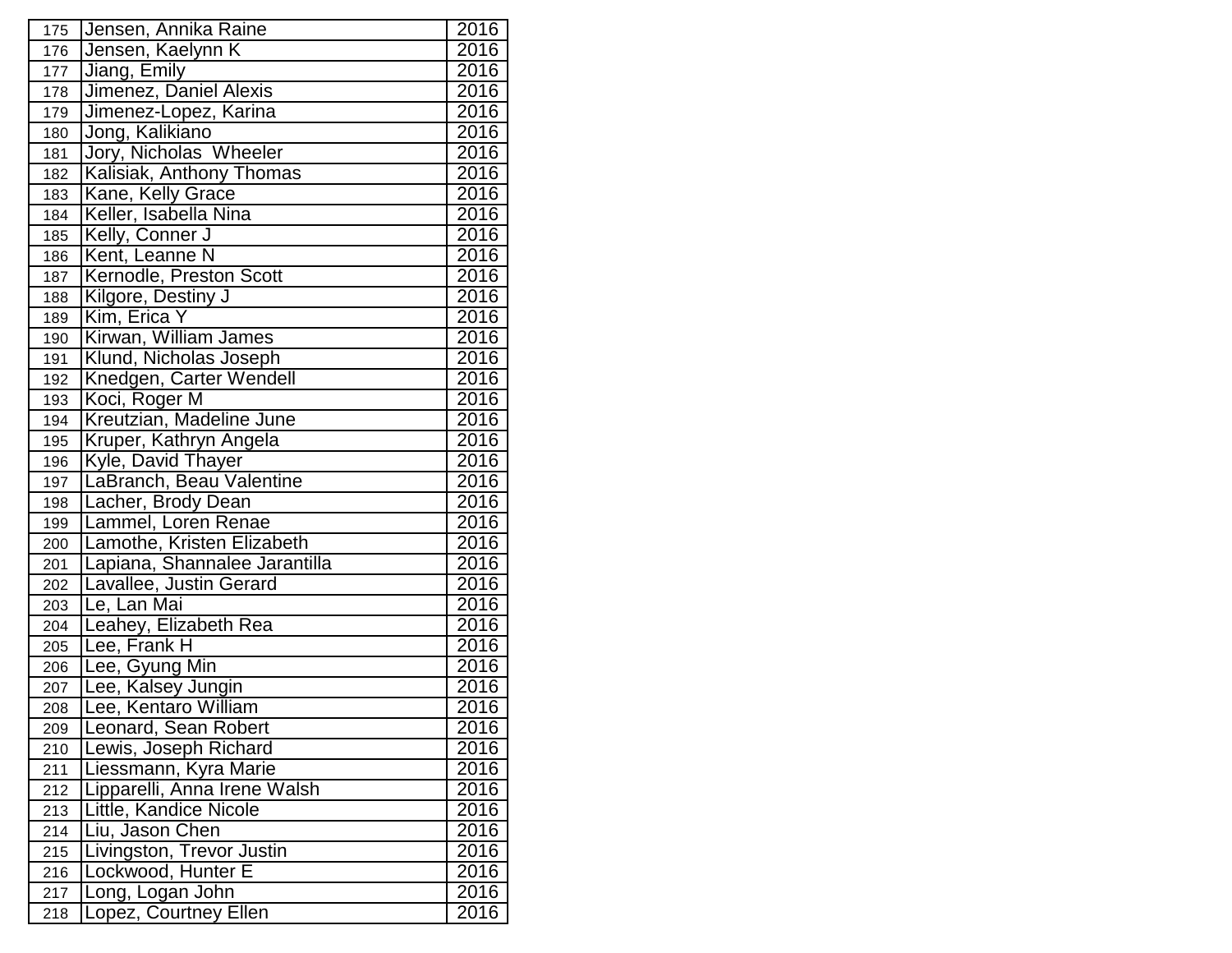| 219 | Lopez, Edward Solemon              | 2016 |
|-----|------------------------------------|------|
| 220 | Lopez, Juliana                     | 2016 |
| 221 | Low, Emily Graham                  | 2016 |
| 222 | Lowden, Grace Ann                  | 2016 |
| 223 | Luce, Brooke Michael               | 2016 |
| 224 | Lynch, Katherine N                 | 2016 |
| 225 | Magrogan, Nathan Paul              | 2016 |
| 226 | Mahannah, Zakary Quinn             | 2016 |
| 227 | Mandagaran, Joseph Gilbert         | 2016 |
| 228 | Manfredi, Sheridan A               | 2016 |
| 229 | Maples, Kendra McKenzie            | 2016 |
| 230 | Martin, Brittney Leana             | 2016 |
| 231 | Martinez, Daniel                   | 2016 |
| 232 | Martinez, Sydney Belen             | 2016 |
| 233 | Massey, Kayla Lee                  | 2016 |
| 234 | Massey, Krystal Lynn               | 2016 |
| 235 | Mathew, Danica Shaji               | 2016 |
| 236 | McCallum Russell, Johanna Margaret | 2016 |
| 237 | McClung, Savannah Lyann            | 2016 |
| 238 | McElroy, Cayla K.C.                | 2016 |
| 239 | McGuffey, Sharla Rae               | 2016 |
| 240 | <b>McGwire, Mallory Anne</b>       | 2016 |
| 241 | McKenzie, Lukas S                  | 2016 |
| 242 | McNinch, Broden S                  | 2016 |
| 243 | McNinch, Cian G                    | 2016 |
| 244 | Mederos, Deberli Perez             | 2016 |
| 245 | Medina, Tessa                      | 2016 |
| 246 | Medrano Ramos, Jose Cruz           | 2016 |
| 247 | Mellison, Ryan Stewart             | 2016 |
| 248 | Mendez, Alex T                     | 2016 |
| 249 | Mertes, Kalika Jade                | 2016 |
| 250 | Miles, Kira Lyce                   | 2016 |
| 251 | Miller, Paul William Kelley        | 2016 |
| 252 | Miranda, Sophia Jean               | 2016 |
| 253 | Miskow, Eric Cooper                | 2016 |
| 254 | Mojumder, Ohidul I                 | 2016 |
| 255 | Monroe, Megan Nicole               | 2016 |
| 256 | Monroe, William G                  | 2016 |
| 257 | Moore, Shanda LaRae                | 2016 |
| 258 | Mora, Tiffany                      | 2016 |
| 259 | Moseley, Arianna Bisenti           | 2016 |
| 260 | Mueller, Trevor Robert             | 2016 |
| 261 | Muller, Ryan Clifford              | 2016 |
| 262 | Muntean, John James                | 2016 |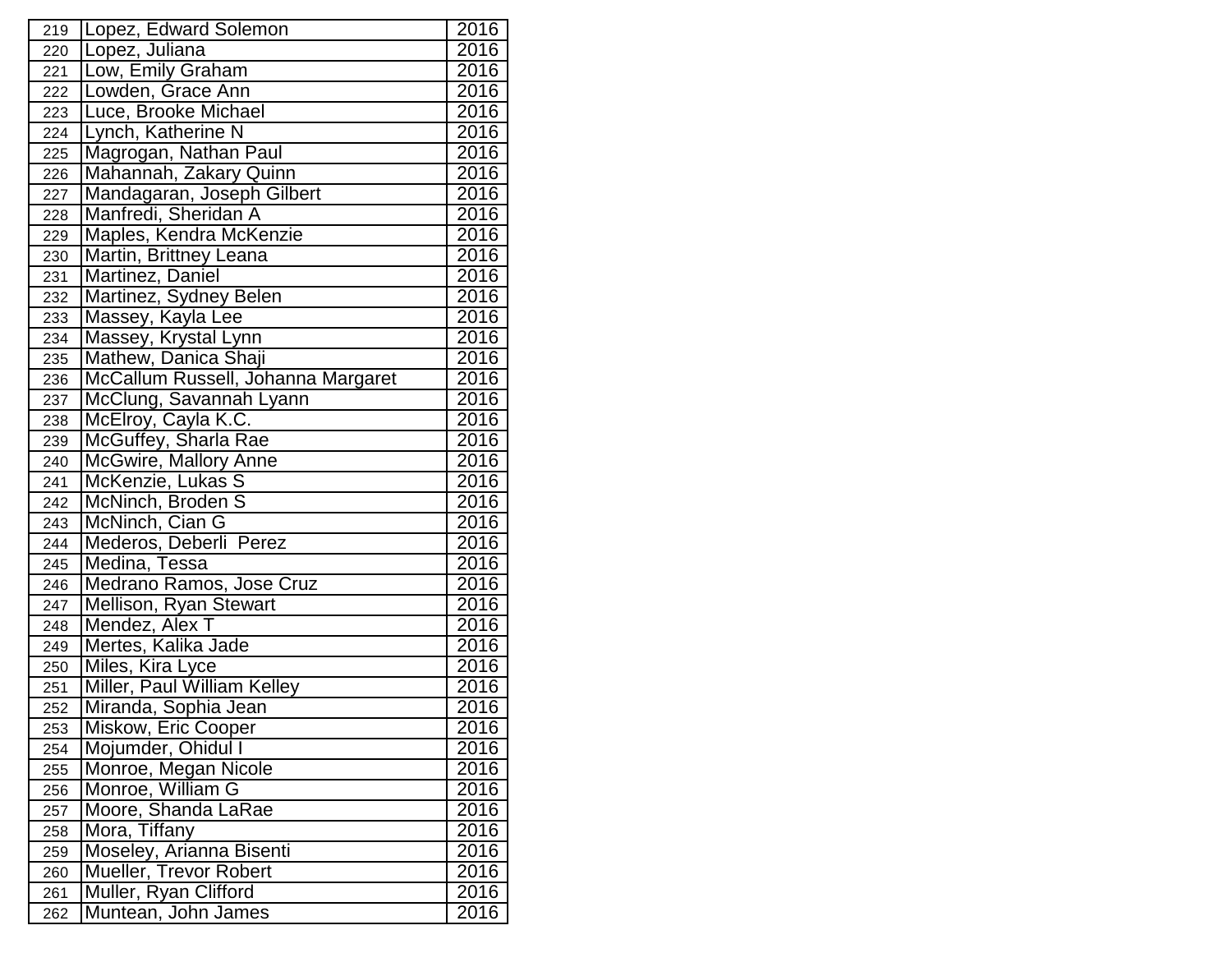| 263 | Murphy, Rebecca Elise            | 2016              |
|-----|----------------------------------|-------------------|
| 264 | Nader, Jacquelyn R               | $\overline{20}16$ |
| 265 | Nakagawa, Kaleb K                | 2016              |
| 266 | Naolavoa, Hosea Tari             | 2016              |
| 267 | Newbury, Parker Logan            | 2016              |
| 268 | Nichols, Tristen R               | 2016              |
| 269 | Nicolosi, Julien Jude            | 2016              |
| 270 | Nied, Tyler Chase                | 2016              |
| 271 | Nightingale, McKenna Elizabeth   | 2016              |
| 272 | Nordman, Tyler John              | 2016              |
| 273 | Nork, Avery Robert               | 2016              |
| 274 | O'Brien, Andrei Norman A         | 2016              |
| 275 | O'Connor, Max C                  | 2016              |
| 276 | Olea, Miguel Angel Marquez       | 2016              |
| 277 | Ortiz, Joel Marquez              | 2016              |
| 278 | Osborn, Madison Etain            | 2016              |
| 279 | Ovalle, Raul Araujo              | 2016              |
| 280 | Pablo, Brian R                   | 2016              |
| 281 | Pack, Christian Michael          | 2016              |
| 282 | Parino, Nicholas Vernon          | 2016              |
| 283 | Park, Sung Ik                    | 2016              |
| 284 | Parkin, Baylee Jane              | 2016              |
| 285 | Parra Figueroa, Sharon Dominique | 2016              |
| 286 | Patton, Stephen Price            | 2016              |
| 287 | Paul, Morgan Taylor              | 2016              |
| 288 | Paulus, Cole Shawn               | 2016              |
| 289 | Pavia, Andres M                  | 2016              |
| 290 | Payes, Jaquelyn Paola Vivar      | 2016              |
| 291 | Payton, Brenna Lorrin            | 2016              |
| 292 | Peck, Brian P                    | 2016              |
| 293 | Pena, Johnathan Michael          | 2016              |
| 294 | Perez, Kimberly                  | 2016              |
| 295 | Perez-Torres, Javier Trinidad    | 2016              |
| 296 | Peters II, Denton Eric           | 2016              |
| 297 | Peterson, Tanner Liam            | 2016              |
| 298 | Peterson-Park, Harrison James    | 2016              |
| 299 | Pfau, Jackson Wyatt              | 2016              |
| 300 | Pickard, Grace Dellaware         | 2016              |
| 301 | Pikero, Ashley M                 | 2016              |
| 302 | Plascensia, Elizabeth Palomino   | 2016              |
| 303 | Posada Lopez, Leslie Carolina    | 2016              |
| 304 | Priest, Juna Lauren              | 2016              |
| 305 | Ramirez, Jose Duron              | 2016              |
| 306 | Ramos, Keila Denisse             | 2016              |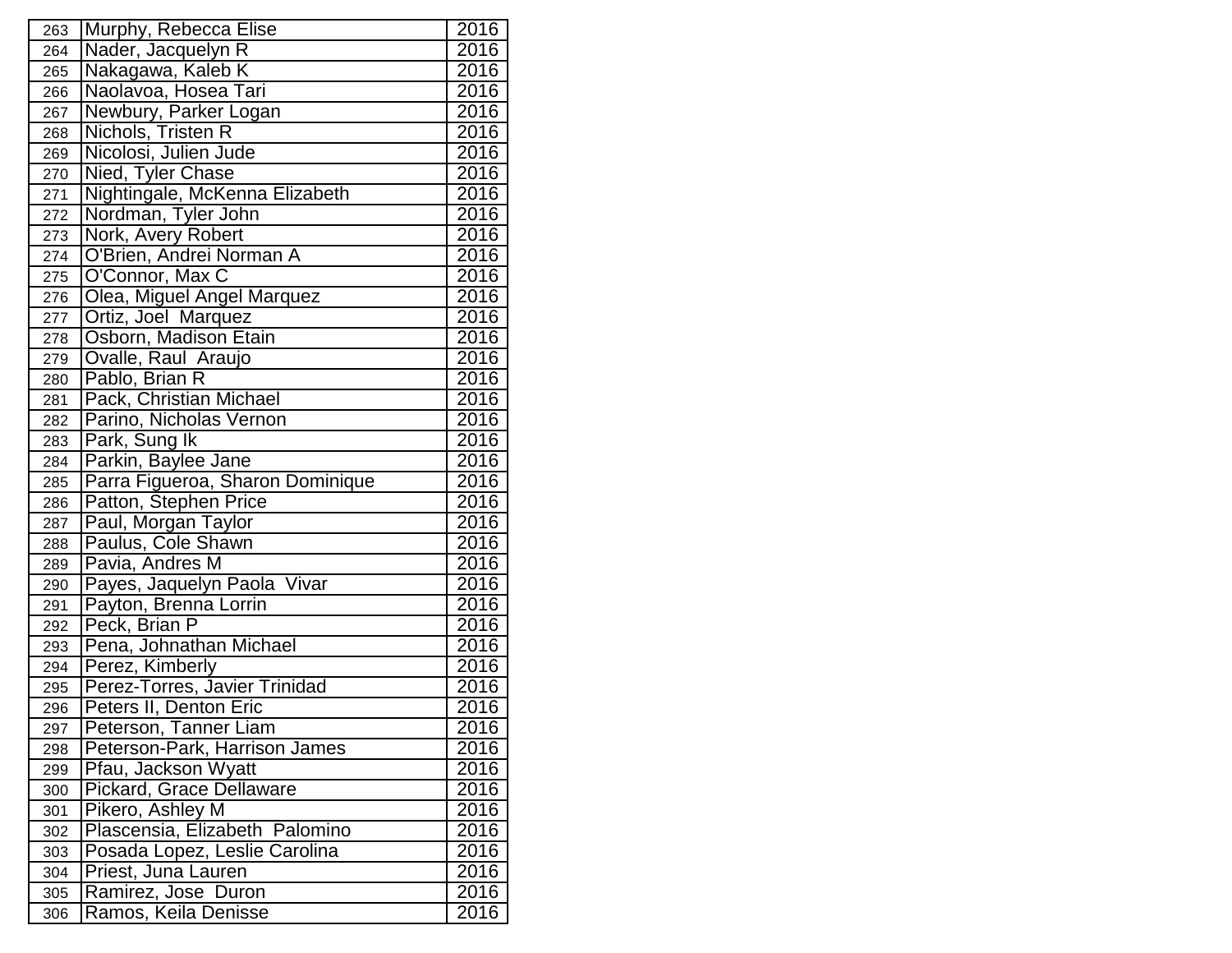| 307 | Ramsey, Morgan Elisabeth            | 2016              |
|-----|-------------------------------------|-------------------|
| 308 | Ratway, Jayleen                     | 2016              |
| 309 | Rejoub, Nedal Radi                  | 2016              |
| 310 | Reviglio, Wyatt Thomas              | 2016              |
| 311 | Reyes, Peshance Lazaro              | 2016              |
| 312 | Reynolds, Payton Eiko               | 2016              |
| 313 | Riccomini, Quenton R                | 2016              |
| 314 | Riedeman, Hayes Christian Lee       | 2016              |
| 315 | Rigdon, Kori Christine              | 2016              |
| 316 | Rinehart, Ian S                     | 2016              |
| 317 | Rios, Ashley Hernandez              | 2016              |
| 318 | <b>Ristine, Christopher Russell</b> | 2016              |
| 319 | Ristine, Mary Elizabeth             | 2016              |
| 320 | Roblin, Samantha D                  | 2016              |
| 321 | Rocke, Katelyn Renee                | 2016              |
| 322 | Rodelas, Asly Haro                  | 2016              |
| 323 | Rodriguez Dela Paz, Melvin James    | 2016              |
| 324 | Rohlfing, Spencer Toshihiro Kase    | 2016              |
| 325 | Rosario, Angel Eugenio Rapisura     | 2016              |
| 326 | Ross, Elsa Sophia                   | 2016              |
| 327 | Rubinstein, Noelle Gabriel          | 2016              |
| 328 | Rubio-Martinez, Alejandra Guadalupe | 2016              |
| 329 | Russell, Cassandra J                | 2016              |
| 330 | Sanchez, Jefferson Rabe             | 2016              |
| 331 | Sanchez, Sierra Dawn                | 2016              |
| 332 | Sanders, Esperanza                  | 2016              |
| 333 | Santiago, Abbey Rose                | 2016              |
| 334 | Santiago, Isabela Anne              | 2016              |
| 335 | Scarpa, Casey Michael               | 2016              |
| 336 | Schaeffer, Jack J                   | 2016              |
| 337 | Schuck, Brittnie Malin              | 2016              |
| 338 | Scott, Alexandra G                  | 2016              |
| 339 | Sears, Christopher William          | 2016              |
| 340 | Self, Rachel Sierra                 | 2016              |
| 341 | Sell, Schylar Alyssa Marie          | 2016              |
| 342 | <b>Shaff, Colton Garrett</b>        | 2016              |
| 343 | Shaw, Logan Eugene                  | 2016              |
| 344 | Simonett, Anthony Joseph            | 2016              |
| 345 | Sims, Madeline Ann                  | $20\overline{16}$ |
| 346 | Skeen, Collyn Michael               | $20\overline{16}$ |
| 347 | Slaughter, Jacob Robert             | 2016              |
| 348 | Small, Emelie Elisabeth             | 2016              |
| 349 | Smith, Madeleine Jo                 | 2016              |
| 350 | Smith, Matthew E                    | 2016              |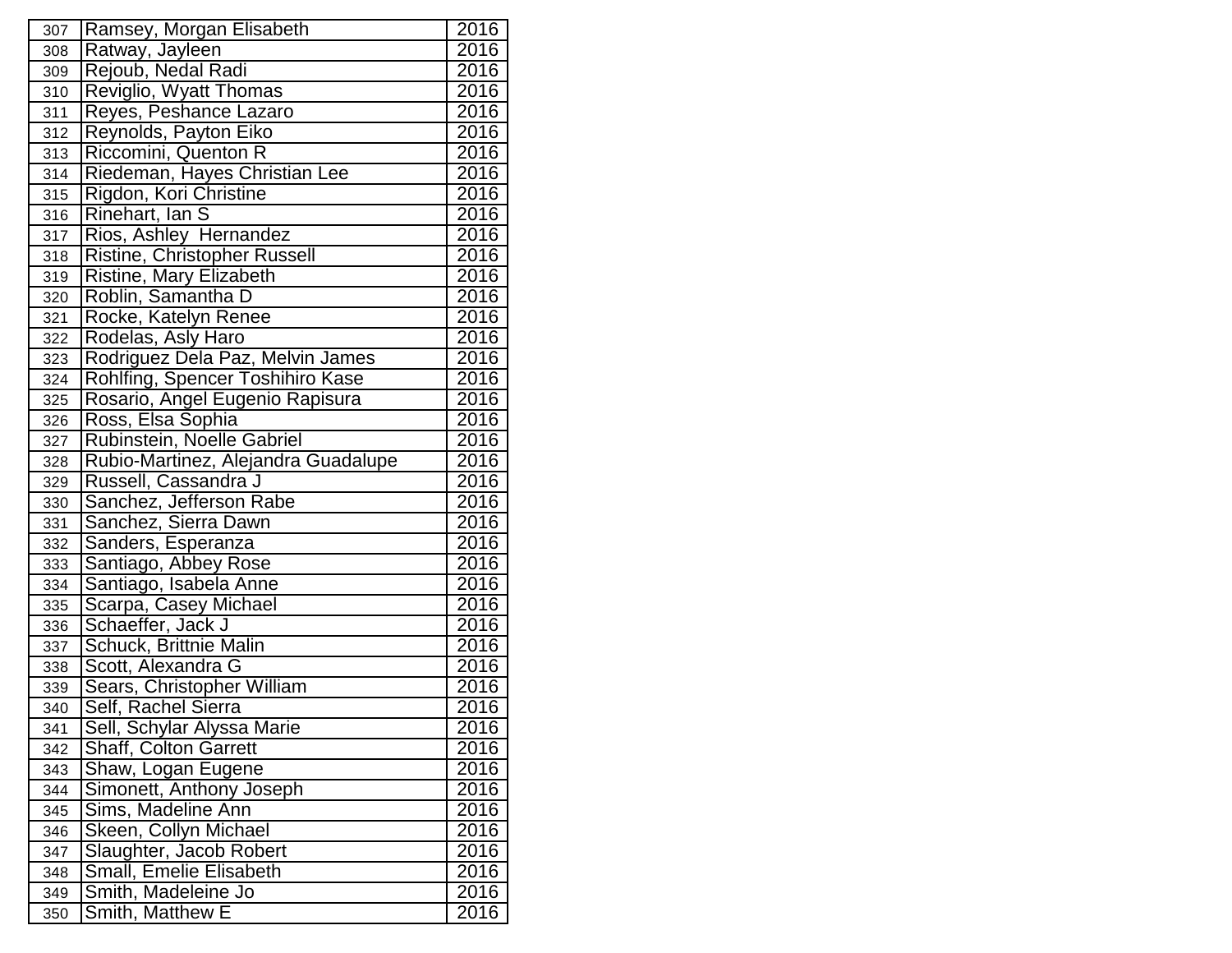| 351 | Sobredilla Dogoldogol, Wyndel May      | 2016 |
|-----|----------------------------------------|------|
| 352 | Solorzano, Irvin Yerandy Jacobo        | 2016 |
| 353 | Speed, Elizabeth Mary                  | 2016 |
| 354 | Spencer, Cameron Maxwell               | 2016 |
| 355 | Spencer, Kylee Ann                     | 2016 |
| 356 | Steiner, Zachary Robert                | 2016 |
| 357 | Steinkellner, Christopher Stephen      | 2016 |
| 358 | Stern, Stephanie Ann                   | 2016 |
| 359 | <b>Stewart, Clifford Cotto</b>         | 2016 |
| 360 | Stewart, Ian Martin                    | 2016 |
| 361 | Strait, Isabel Tia                     | 2016 |
| 362 | Strauser, Morgan Rose                  | 2016 |
| 363 | Strauser, Tyler James                  | 2016 |
| 364 | Stutler, Jonas Monroe                  | 2016 |
| 365 | Sullivan, Megan Michele                | 2016 |
| 366 | Swinney, Elizabeth Lauren              | 2016 |
| 367 | Talbert, Ah-Whai H                     | 2016 |
| 368 | Tambo, Cruz Michael                    | 2016 |
| 369 | Tapia, Lucas Leandro                   | 2016 |
| 370 | <b>Tasler-Oatley, Taylor Elizabeth</b> | 2016 |
| 371 | Terrasas, Isaac Francisco              | 2016 |
| 372 | Thomas, Aubrey Mae                     | 2016 |
| 373 | Thomas, Bradley Taylor                 | 2016 |
| 374 | Thomas, Connor Lewis                   | 2016 |
| 375 | Thompson, Kyra Jeannette               | 2016 |
| 376 | <b>Titzel, Garrett Michael</b>         | 2016 |
| 377 | <b>Toll, Alexis Cherie</b>             | 2016 |
| 378 | Tormey, Ivory Hawke                    | 2016 |
| 379 | Torres JR., Felix                      | 2016 |
| 380 | Trujillo, Lorenzo James                | 2016 |
| 381 | Tsaniff, Alex Mikhail                  | 2016 |
| 382 | Tufts, Cali Kay                        | 2016 |
| 383 | Udarbe Unday, Shaila Lyka Mae          | 2016 |
| 384 | Udarbe Unday, Shaina Lyra Gae          | 2016 |
| 385 | Vazquez, Jonathan Haven                | 2016 |
| 386 | <b>Velasco, Riley Thomas</b>           | 2016 |
| 387 | Vico, Jonathan Eugene Da               | 2016 |
| 388 | Vides, Lauren Rene                     | 2016 |
| 389 | Villa, Gustavo Adolfo Alcala           | 2016 |
| 390 | Vincze, Max F                          | 2016 |
| 391 | Vining, Jonathon William               | 2016 |
| 392 | Wagner, Carson M                       | 2016 |
| 393 | Wanco, Calicima Anne                   | 2016 |
| 394 | Wang, Shawn Pierre                     | 2016 |